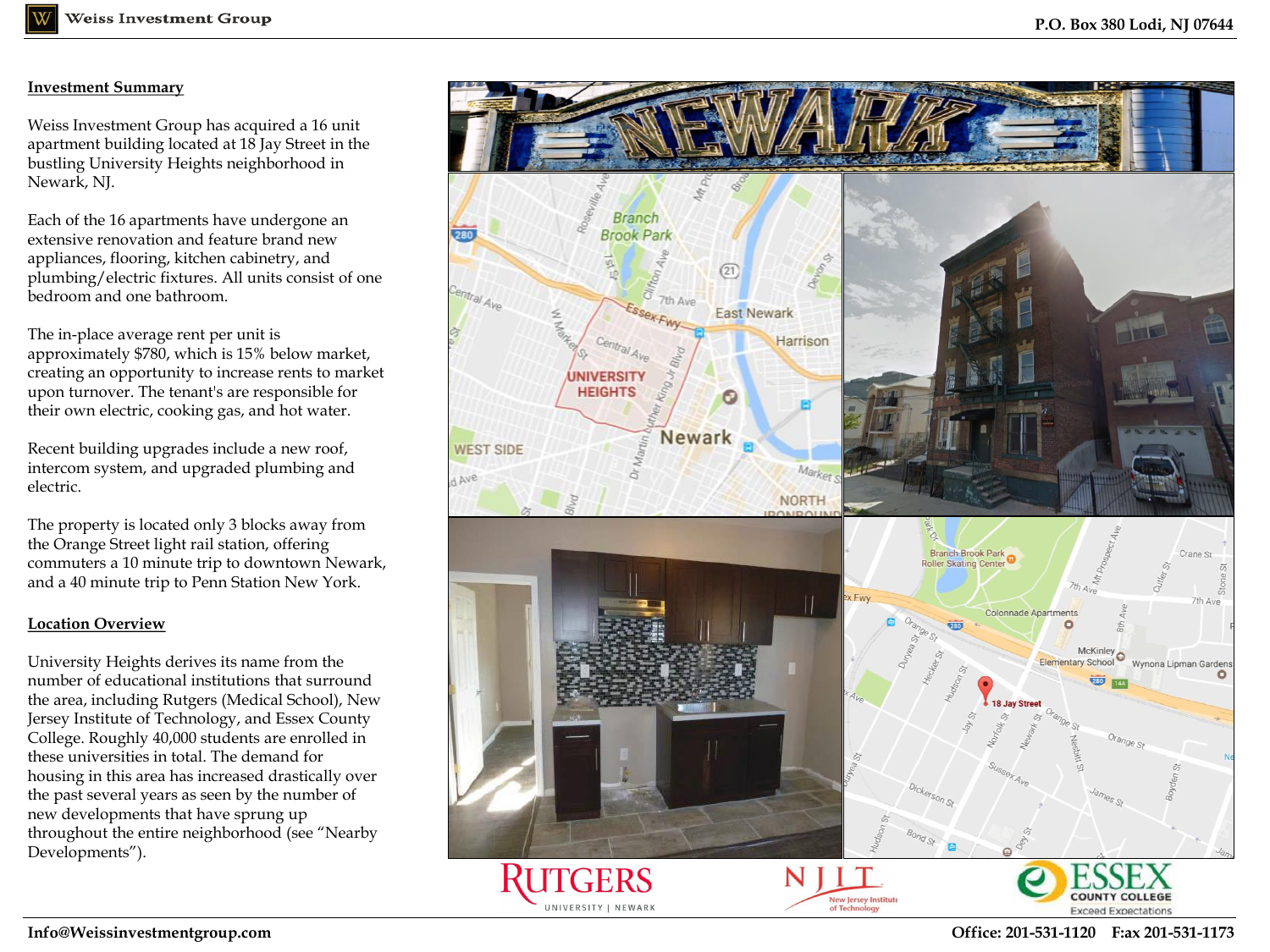| Cash Flows                          | Year 0     | Year 1       | Year 2          | Year 3       | Year 4       | Year 5     | Year 6    | Year 7    |
|-------------------------------------|------------|--------------|-----------------|--------------|--------------|------------|-----------|-----------|
| for the year ending                 |            | 2/28/2018    | 2/28/2019       | 2/29/2020    | 2/28/2021    | 2/28/2022  | 2/28/2023 | 2/29/2024 |
| <b>Total Revenues</b>               |            | 137,940      | 146,923         | 151,331      | 155,871      | 160,547    | 165,363   | 170,324   |
| <b>Total Expenses</b>               |            | (78, 420)    | (81, 412)       | (84, 327)    | (87, 358)    | (90, 510)  | (93,789)  | (97, 200) |
| Net Operating Income                |            | 59,520       | 65,511          | 67,004       | 68,513       | 70,037     | 71,575    | 73,124    |
| CapEx Reserve                       |            | (1,000)      | (1,000)         | (1,000)      | (1,000)      | (1,000)    | (1,000)   | (1,000)   |
| <b>Cash Flow Before Debt</b>        |            | 58,520       | 64,511          | 66,004       | 67,513       | 69,037     | 70,575    | 72,124    |
| <b>Interest Expense</b>             |            | (27, 375)    | (26, 866)       | (26, 338)    | (25,791)     | (25, 222)  | (24, 633) | (24, 021) |
| Amortization Expense                |            | (13, 569)    | (14,078)        | (14,606)     | (15, 153)    | (15,722)   | (16, 311) | (16, 923) |
| Net Exit Proceeds                   |            | <b>COLOR</b> | <b>Contract</b> | <b>COLOR</b> | <b>COLOR</b> | <b>COL</b> |           | 571,326   |
| Net Cash Flow                       | (314, 346) | 17,576       | 23,567          | 25,060       | 26,569       | 28,093     | 29,631    | 602,506   |
| <b>Full Capitalization Cap Rate</b> |            | 5.60%        | 6.18%           | 6.32%        | 6.46%        | 6.61%      | 6.76%     | 6.91%     |
| Cash on Cash                        | Avg. 8.26% | 5.59%        | 7.50%           | 7.97%        | 8.45%        | 8.94%      | 9.43%     | 9.92%     |
| <b>DSCR</b>                         |            | 1.45         | 1.60            | 1.64         | 1.67         | 1.71       | 1.75      | 1.79      |

### **Financial Summary**

Cash on Cash: Over **8% average** rate of return throughout course of investment

Accretive Financing: **3.75% fixed interest rate** for **7 years** at **75% loan to value**

Attractive basis: **61K/unit** purchase price

Investment Horizon: **7 years**

### **Cash Flow Projections**

*The above cash flow projections are based off of the operating assumptions on the right:*

- Assumes current superintendent unit is rented out at market rate
- Utility assumptions are based off of seller's trailing 12's and past billings by utility companies
- Assumes moderate real estate tax growth as RE taxes are currently 22% of gross potential revenue (will look to file an appeal with city)
- Cash flows include roughly 30K for capital improvements, which consists of base building work and some cost saving measures such as replacing the boiler controls to better regulate the boiler and replacing all common area lights with LED's
- Assumes sale at a 6% cap rate in year 7

**Rent Growth** Vacancy Loss **Collection Loss** Super Unit Dow Rent Out Super I Payroll Accounting General R&M Apt. Turnover Exterminating Legal Water & Sewer Electric Heat Insurance **RE Tax Growth Expense Growth** Management Fe Capex Reserve

|       | <b>Operating Assumptions</b> |                 |
|-------|------------------------------|-----------------|
|       |                              | 3.00%           |
|       |                              | 3.00%           |
|       |                              | 2.00%           |
| ntime |                              | 6 Months        |
| Unit  |                              | \$850 / Month   |
|       | \$113 / unit                 | \$1,800 total   |
|       | $$156 /$ unit                | \$2,500 total   |
|       | \$350 / unit                 | \$5,600 total   |
|       | \$800 / unit                 | on 20% turnover |
|       | $$35 /$ unit                 | \$560 total     |
|       | \$150 / unit                 | \$2,400 total   |
|       | \$550 / unit                 | \$8,800 total   |
|       | \$50 / unit                  | \$800 total     |
|       | \$500 / unit                 | \$8,000 total   |
|       | \$469 / unit                 | \$7,500 total   |
|       |                              | 5.00%           |
|       |                              | 2.50%           |
| ē     |                              | 4.00%           |
|       |                              | \$1,000 total   |